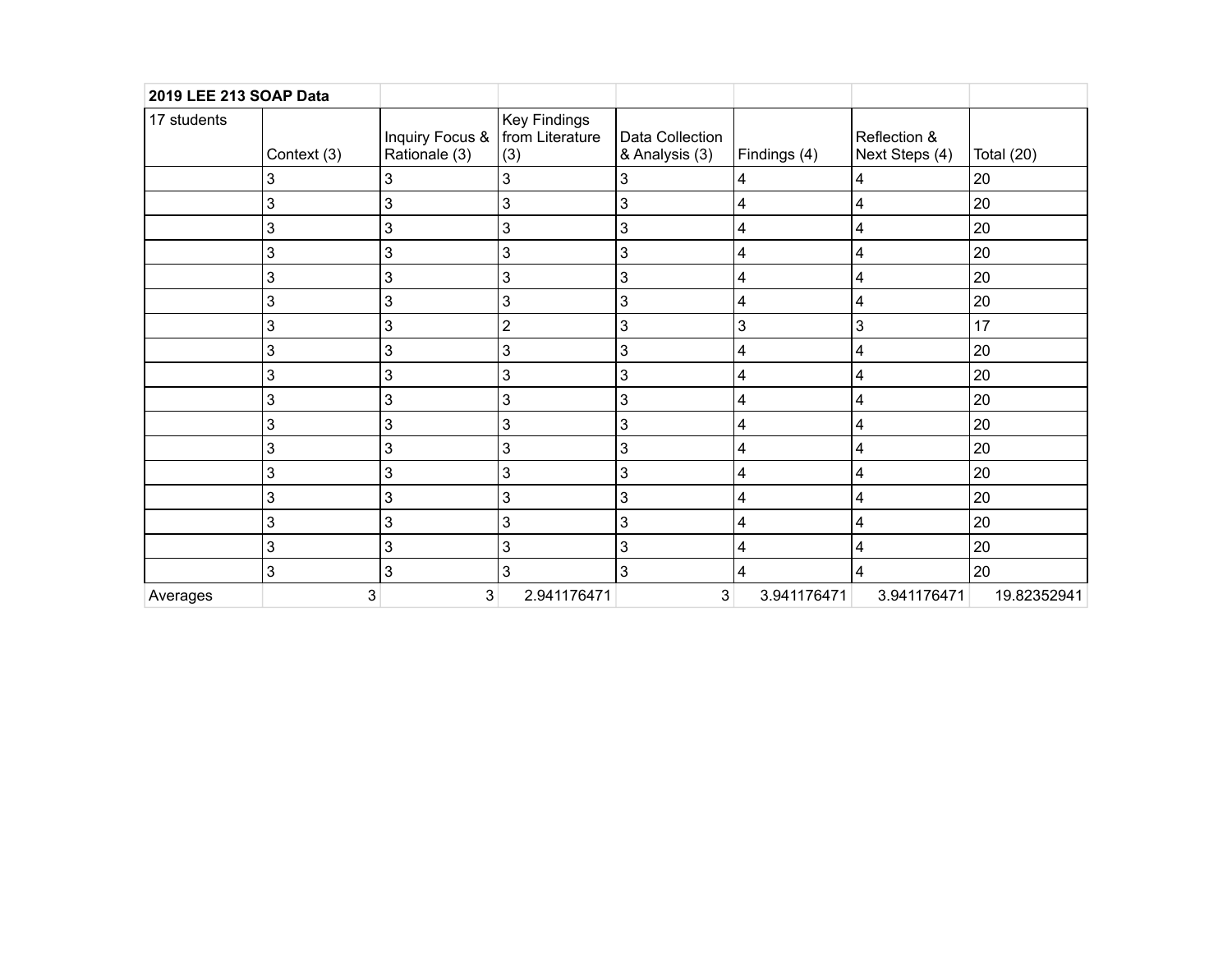| 12 students | Literacy<br>Instruction (h/l) | Literacy<br>Instruction<br>Analysis | Instructional<br>Materials (h/l) | Instructional<br>Materials<br>Analysis | <b>RTI</b> tiers | <b>RTI</b><br>Assessments | <b>RTI Analysis</b> | PD Recs     | Writing<br>Mechanics | APA             | Totals |
|-------------|-------------------------------|-------------------------------------|----------------------------------|----------------------------------------|------------------|---------------------------|---------------------|-------------|----------------------|-----------------|--------|
|             | 10                            |                                     |                                  |                                        |                  |                           |                     | 5           | 10                   | 10              | 77     |
|             | 10                            | 10                                  | 10                               | 10                                     | 10 <sub>1</sub>  | 10                        | 10                  | 10          | 8                    | 10              | 98     |
|             | 10                            | 10                                  | 10                               | 8                                      | 10               | 10                        |                     | 10          |                      | 10              | 91     |
|             | 10                            | 10                                  | 10                               | 10                                     | 10               | 10                        | 10                  | 10          | 10 <sup>1</sup>      | 10              | 100    |
|             | 10                            | 10                                  | 10                               | 10                                     | 10               | 10                        | 10                  | 10          | 10                   | 10 <sub>1</sub> | 100    |
|             | 10                            | 10                                  | 10                               | 8                                      |                  | 10                        |                     |             | 10                   | 10              | 89     |
|             | 10                            | 10                                  | 10                               | 10                                     | 10               | 10                        | 10                  | 10          | 10                   | 10              | 100    |
|             | 10                            | 10                                  | 10                               | 10                                     | 10               | 10                        | 10                  | 10          | 10                   | 10              | 100    |
|             | 10                            | 10                                  | 10                               | 5                                      | 10               | 10 <sub>1</sub>           |                     |             | 10                   | 10              | 87     |
|             | 10                            |                                     | 5                                |                                        | 10               | 10                        |                     |             | 9                    | 10              | 76     |
|             | 10                            |                                     | 10                               | 10                                     | 10               | 10                        | 10                  | 10          | 10                   | 10              | 95     |
|             | 10                            | 10                                  | 10                               | 10                                     | 10 <sub>1</sub>  | 10                        | 10                  | 10          | 10                   | 10              | 100    |
| Averages    | 10                            | 8.75                                | 9.5                              | 8.416666667                            | 9.75             | 9.916666667               | 8.25                | 8.666666667 | 9.5                  | 10              | 92.75  |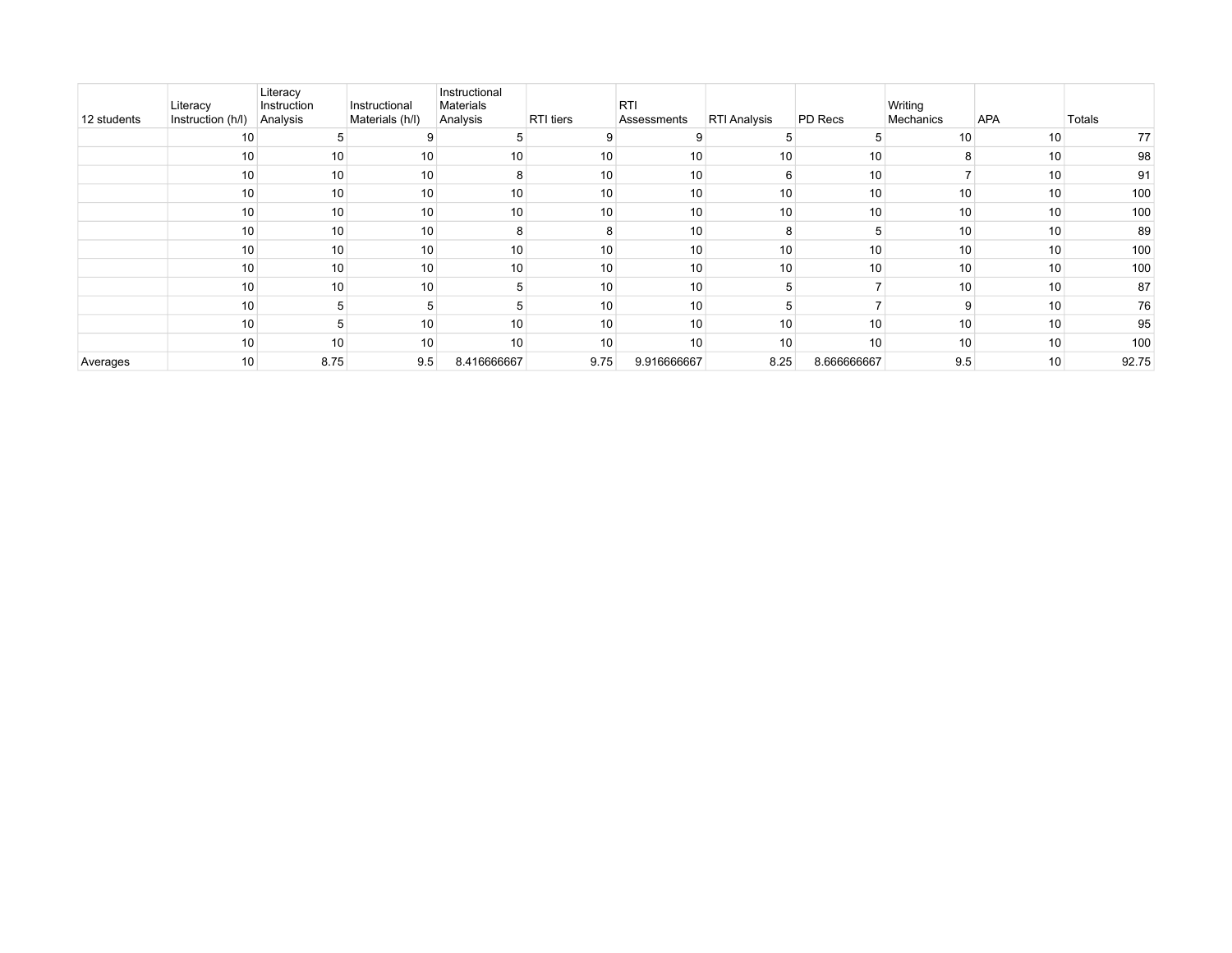| 12 students | <b>Video Content</b><br>(15) | Presentation<br>(10) | Reflective<br>Analysis (25) | Totals      |
|-------------|------------------------------|----------------------|-----------------------------|-------------|
|             | 0                            | 10                   | 20                          | 30          |
|             | 15                           | 10                   | 25                          | 50          |
|             | 15                           | 10                   | 25                          | 50          |
|             | 15                           | 10                   | 25                          | 50          |
|             | 15                           | 10                   | 25                          | 50          |
|             | 15                           | 10                   | 25                          | 50          |
|             | 15                           | 10                   | 25                          | 50          |
|             | 15                           | 10                   | 25                          | 50          |
|             | 15                           | 10                   | 25                          | 50          |
|             | 15                           | 10                   | 25                          | 50          |
|             | 15                           | 10                   | 25                          | 50          |
|             | 15                           | 10                   | 25                          | 50          |
| Averages    | 13.75                        | 10                   | 24.58333333                 | 48.33333333 |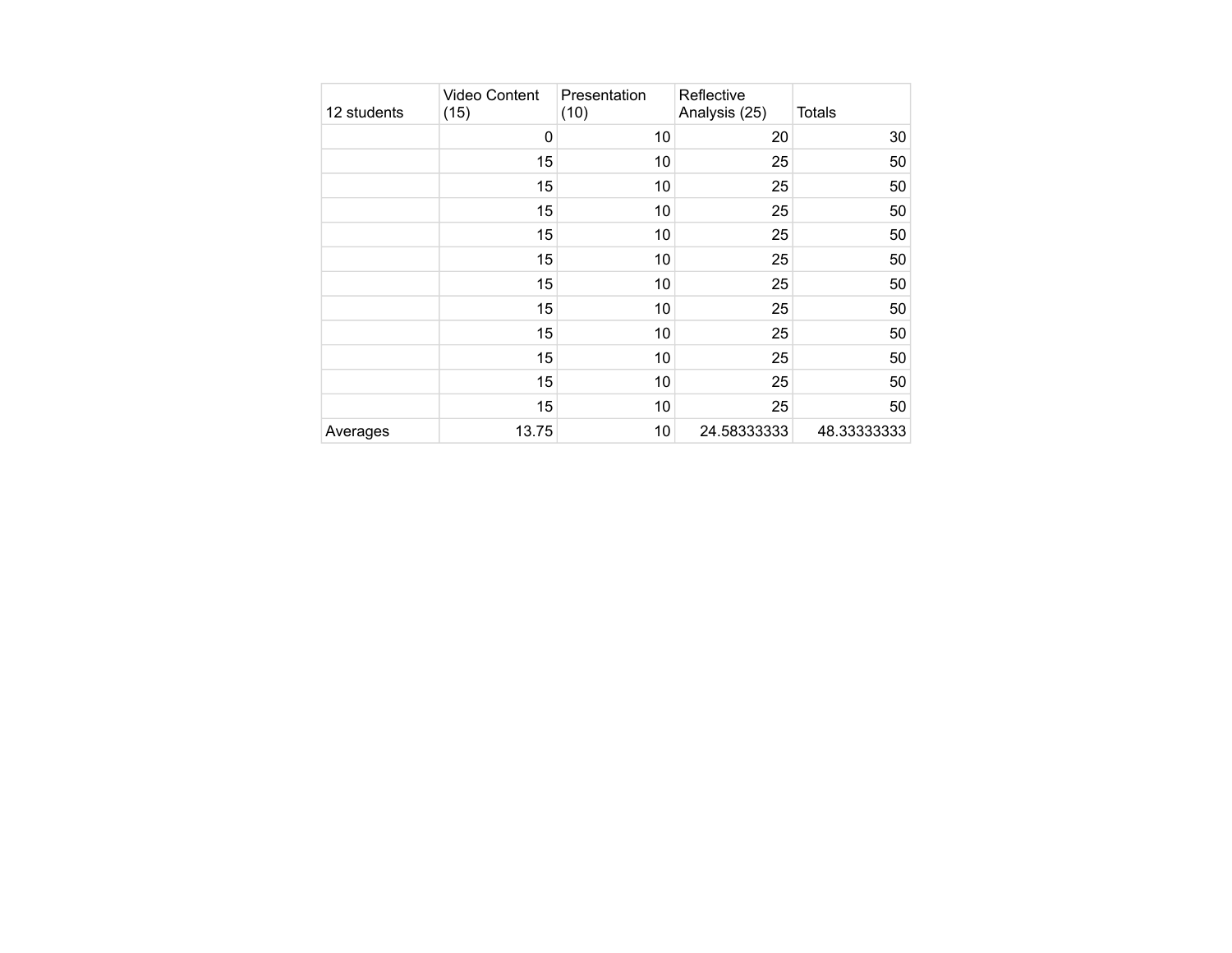| <b>LEE 224 2020 SOAP Data</b> |             |              |                                             |                            |                          |               |
|-------------------------------|-------------|--------------|---------------------------------------------|----------------------------|--------------------------|---------------|
| 16 students                   | Results (4) | Analysis (4) | Strengths/Weak   Recommendati<br>nesses (4) | Instructional<br>ons $(4)$ | Writing<br>Mechanics (4) | <b>Totals</b> |
|                               | 4           | 4            | 4                                           | 4                          | 4                        | 20            |
|                               | 4           |              | 4                                           | 4                          | 4                        | 20            |
|                               | 4           | 2            | 4                                           | 4                          | 4                        | 18            |
|                               | 4           | 4            | 4                                           | 4                          | 4                        | 20            |
|                               | 4           | 4            | 4                                           | 4                          | 4                        | 20            |
|                               | 4           | 4            | 4                                           | 4                          | 4                        | 20            |
|                               | 4           | 4            | 4                                           | 4                          | 4                        | 20            |
|                               | 4           | 3            | 4                                           | 4                          | 4                        | 19            |
|                               | 4           | 4            | 4                                           | 4                          | 4                        | 20            |
|                               | 3           | 4            | 4                                           | 4                          | 4                        | 19            |
|                               | 4           | 4            | 3                                           | 4                          | 4                        | 19            |
|                               | 4           | 4            | 4                                           | 4                          | 4                        | 20            |
|                               | 4           | 4            | 4                                           | 4                          | 4                        | 20            |
|                               | 4           | 4            | 4                                           | 4                          | 4                        | 20            |
|                               | 4           | 4            | 4                                           | 4                          | 4                        | 20            |
|                               | 4           | 4            | 4                                           | 4                          | 4                        | 20            |
| Averages                      | 3.9375      | 3.8125       | 3.9375                                      | 4                          | 4                        | 19.6875       |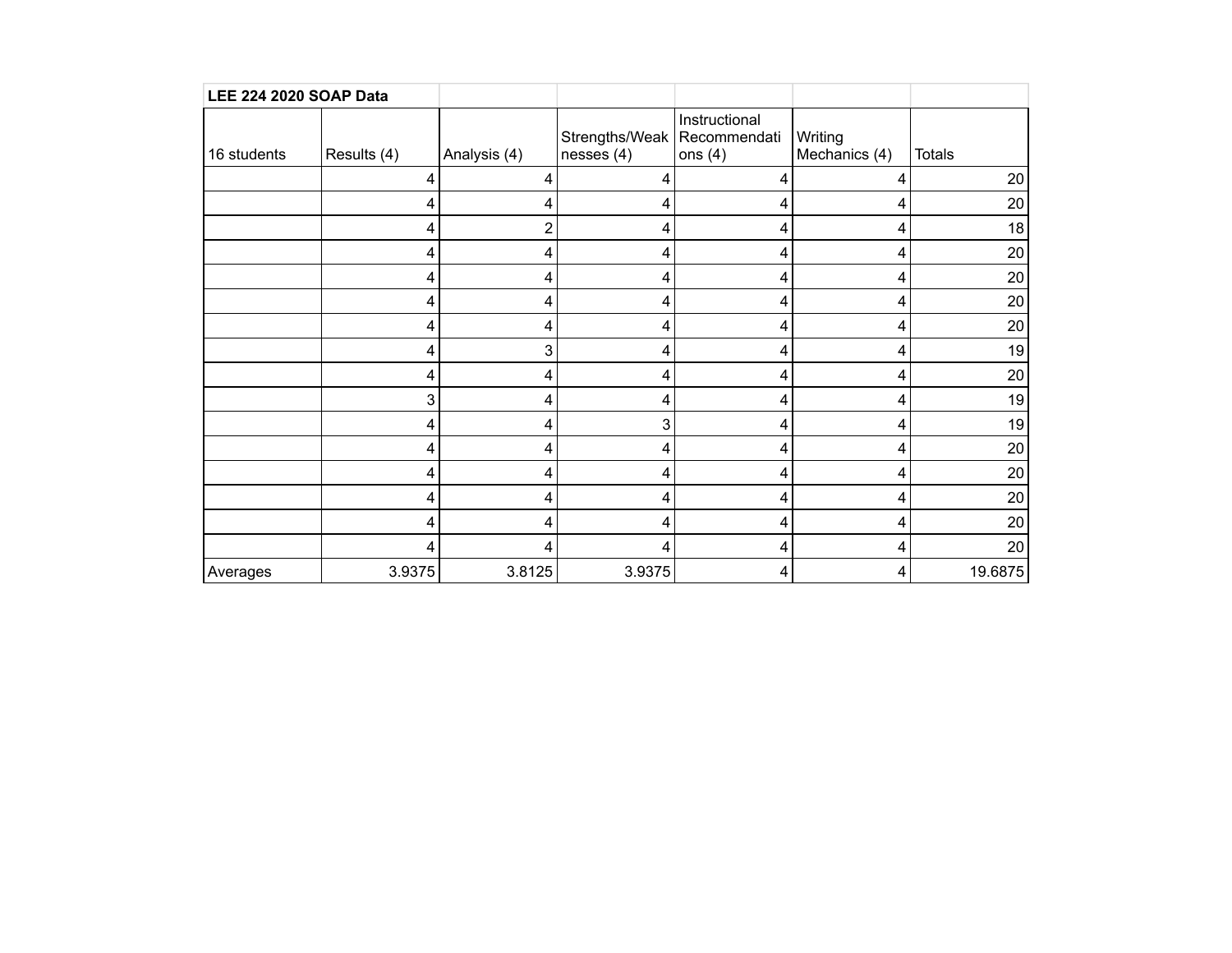| <b>LEE 244 2020 SOAP Data</b>    |    |              |                               |          |             |               |
|----------------------------------|----|--------------|-------------------------------|----------|-------------|---------------|
| # Students - 20   Studies $(40)$ |    | Summary (30) | Discussion &<br>Analysis (10) | APA (10) | Format (10) | <b>Totals</b> |
|                                  | 40 | 30           | 10                            | 10       | 10          | 100           |
|                                  | 40 | 30           | 10                            | 10       | 10          | 100           |
|                                  | 40 | 30           | 10                            | 10       | $10\,$      | 100           |
|                                  | 40 | 30           | 10                            | 10       | $10\,$      | 100           |
|                                  | 40 | 30           | 10                            | 10       | $10\,$      | 100           |
|                                  | 40 | 30           | 10                            | 10       | $10\,$      | 100           |
|                                  | 40 | 30           | 10                            | 10       | 10          | 100           |
|                                  | 40 | 30           | 10                            | 10       | 10          | 100           |
|                                  | 40 | 30           | 10                            | 10       | $10\,$      | 100           |
|                                  | 40 | 30           | 10                            | 10       | 10          | 100           |
|                                  | 40 | 30           | 10                            | 10       | 10          | 100           |
|                                  | 40 | 30           | 10                            | 10       | 10          | 100           |
|                                  | 40 | 30           | 10                            | 10       | 10          | 100           |
|                                  | 40 | 30           | 10                            | 10       | 10          | 100           |
|                                  | 40 | 30           | 10                            | 10       | 10          | 100           |
|                                  | 40 | 30           | 10                            | 10       | 10          | 100           |
|                                  | 40 | 30           | 10                            | 10       | $10\,$      | 100           |
|                                  | 40 | 30           | 10                            | 10       | 10          | 100           |
|                                  | 40 | 30           | 10                            | 10       | 10          | 100           |
|                                  | 40 | 30           | 10                            | 10       | 10          | 100           |
| Averages                         | 40 | 30           | 10                            | 10       | 10          | 100           |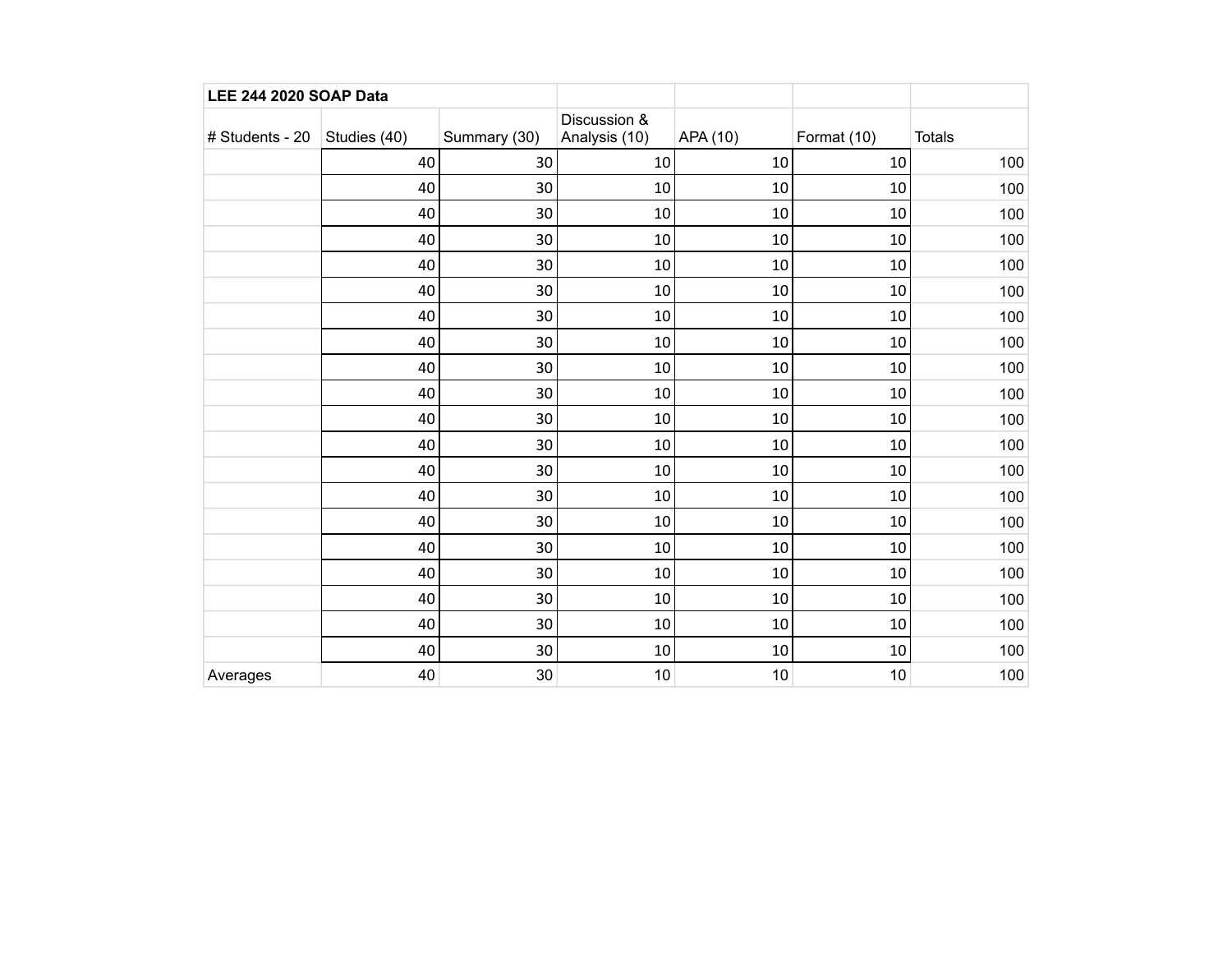| Student        | <b>LEE 213A</b> | <b>LEE 213B</b> | <b>LEE 215A</b> | <b>LEE 215B</b> | <b>LEE 224A</b> | <b>LEE 224B</b> | <b>LEE 244A</b> | <b>LEE 244B</b> | <b>LEE 278A</b> | <b>LEE 278B</b> |             | Average (2 is passing, 3 is department goal                 |  |
|----------------|-----------------|-----------------|-----------------|-----------------|-----------------|-----------------|-----------------|-----------------|-----------------|-----------------|-------------|-------------------------------------------------------------|--|
|                |                 |                 |                 |                 |                 |                 |                 |                 |                 |                 |             |                                                             |  |
| $\overline{2}$ |                 |                 |                 |                 | 3.7             |                 |                 | 3.5             | 4               |                 | 3.733333333 |                                                             |  |
| 3              | 3               |                 | 2.8             |                 | 2.8             |                 |                 |                 |                 |                 | 2.866666667 |                                                             |  |
|                | 2.6             |                 |                 | $\overline{2}$  |                 |                 | 2.4             |                 |                 |                 | 2.333333333 |                                                             |  |
| 5              |                 |                 | 3.8             |                 | 3.3             |                 | 2.9             |                 |                 |                 | 3.333333333 |                                                             |  |
| 6              |                 |                 |                 | 3.4             |                 |                 |                 | $\Delta$        |                 | 3.2             | 3.533333333 |                                                             |  |
| $\overline{7}$ |                 |                 |                 |                 |                 | 3.1             | 3.2             |                 |                 | 2.9             | 3.066666667 |                                                             |  |
| 8              |                 | 2.7             |                 |                 | 2.5             |                 | 2.4             |                 |                 |                 | 2.533333333 |                                                             |  |
| 9              | 2.9             |                 |                 | 3.2             | 3.2             |                 |                 |                 |                 |                 | 3.1         |                                                             |  |
| 10             |                 | 2.8             |                 |                 |                 |                 |                 | 3.6             |                 | 3.7             | 3.366666667 |                                                             |  |
|                |                 |                 |                 |                 |                 |                 |                 |                 |                 |                 |             |                                                             |  |
| 12             |                 |                 |                 | $\mathbf{3}$    |                 |                 | 3               |                 |                 |                 | 3.333333333 |                                                             |  |
| 13             | 3.6             |                 |                 | 3.4             |                 |                 | 2.8             |                 |                 |                 | 3.266666667 |                                                             |  |
| 14             | 3.4             |                 |                 |                 |                 |                 | 3.8             |                 | 3.6             |                 | 3.6         |                                                             |  |
|                |                 |                 |                 |                 |                 |                 |                 |                 |                 |                 |             |                                                             |  |
|                |                 |                 |                 |                 |                 |                 |                 |                 |                 |                 |             |                                                             |  |
|                |                 |                 |                 |                 |                 |                 |                 |                 |                 |                 |             |                                                             |  |
| 18             | 2.5             |                 |                 |                 |                 |                 | 2.4             |                 |                 | 2.2             | 2.366666667 |                                                             |  |
| 19             |                 | 2.5             |                 |                 |                 | 3.3             |                 |                 |                 | 3.6             | 3.133333333 |                                                             |  |
| 20             |                 | 2.2             | 2.2             |                 | $\overline{2}$  |                 |                 |                 |                 |                 | 2.133333333 |                                                             |  |
| Average per Q  | 3               | 2.55            | 2.933333333     | $\mathbf{3}$    | 2.916666667     | 3.2             | 2.8625          | 3.7             | 3.8             | 3.266666667     | 3.122916667 |                                                             |  |
|                |                 |                 |                 |                 |                 |                 |                 |                 |                 |                 |             |                                                             |  |
|                |                 |                 |                 |                 |                 |                 |                 |                 |                 |                 |             | % students passing (2 or greater): 100% (15/15)             |  |
|                |                 |                 |                 |                 |                 |                 |                 |                 |                 |                 |             | % students meeting program goal (3 or greater): 73% (11/15) |  |